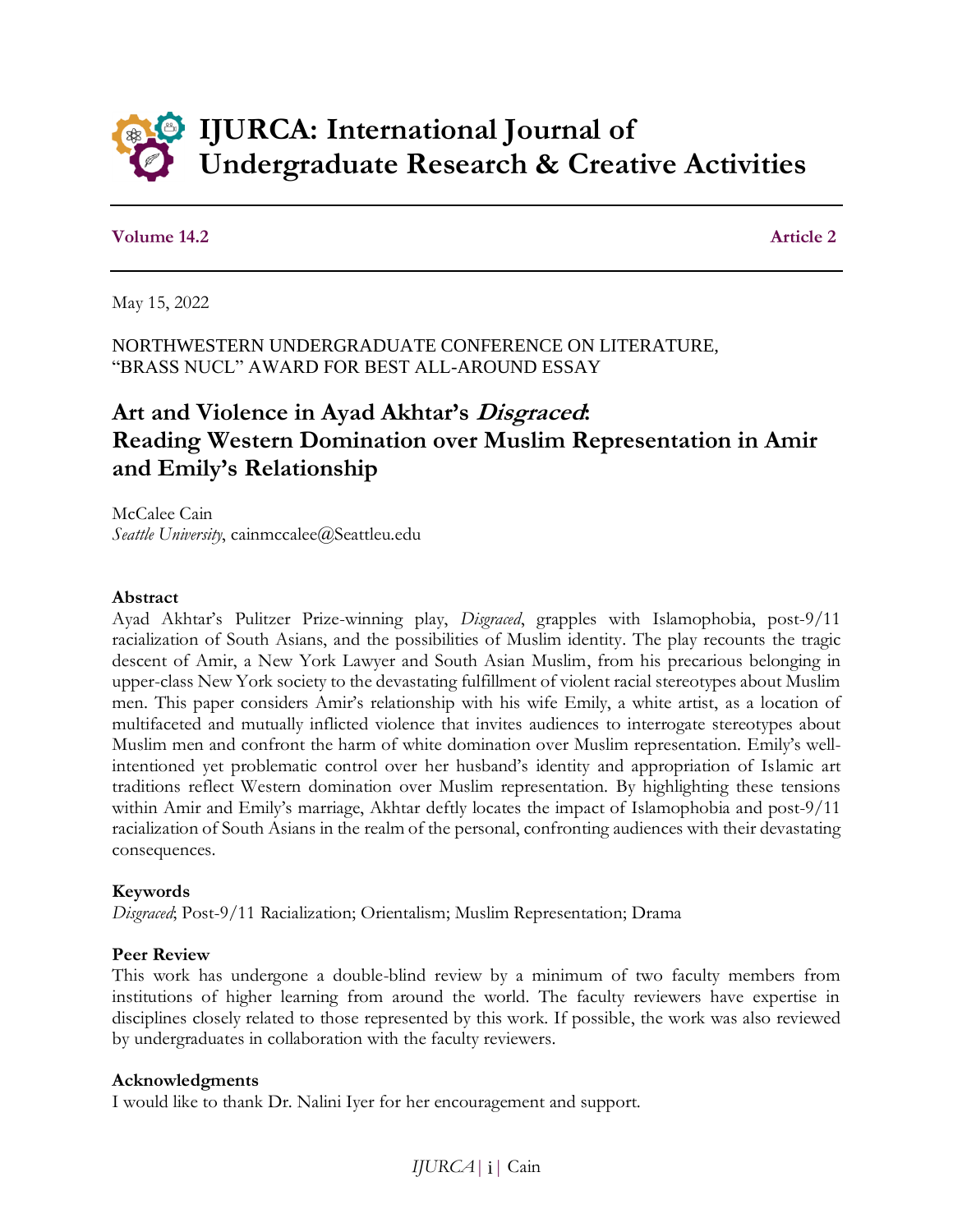Ayad Akhtar's play *Disgraced* assesses the conditions of post-9/11 U.S. society through the story of a tragically flawed and profoundly complex protagonist: over three scenes, we watch the unraveling of Amir, a successful New York lawyer of South Asian descent and Muslim heritage. The play opened in Chicago in early 2012 and received the Pulitzer Prize for Drama in 2013, later going on to be the "most-staged play of the 2015-16 season according to *American Theater*" (Field 49). In an interview with Madani Younis, the artistic director at the Bush theater in London where the play was produced in 2013, playwright Akhtar explained: "Look, at the end of the day, art's capacity to change the world is profoundly limited. But what it can do is change the way we see things individually. I aspired to accomplish with this structure a kind of shattering of the audience, after which they have to find some way to put themselves back together" (*Disgraced* 95).

To evoke this shattering effect within his audiences, Akhtar breaks down the world of *Disgraced* as he created it. A racially and culturally diverse quartet of upper-class professionals gathers in a posh New York apartment—Amir, his white wife Emily, his African American coworker Jory, and Jory's husband and Emily's art dealer Isaac, a Jewish man—and on the surface, the scene fits perfectly into the American dream of socioeconomic mobility for people of all races and genders. Through the progressively intensifying violence of the play, Akhtar highlights hairline cracks of tension crisscrossing this idealized tableau of multicultural Western liberalism before his characters' violence destroys this façade entirely. The tragedy of *Disgraced* disturbs audiences by revealing the precarity of this Western fantasy and laying bare the impacts of racism, Islamophobia, and Orientalism on South Asian Muslims in post-9/11 America.

The explosive violence of *Disgraced* triggers an avalanche of shattering that resonates from the largest level—the failure of the dinner party—all the way down to the implosion of Amir's performance of identity. One level of this tragic dysfunction of particular interest is the central romantic relationship between Emily and Amir. If we read *Disgraced* as a microcosm of the world it depicts, upper-class liberal America, how do the dynamics of Amir and Emily's relationship reflect the conditions of Muslim identity and multiracial relationships in post-9/11 America? In this paper, I will closely examine the violences and tensions of Amir and Emily's relationship to glean greater insights into the implications of Islamophobia and South Asian racialization for Muslim masculinity in contemporary U.S. society. To consider the greater meaning both Amir and Emily's characters attain through the resonances of their relationship, I will examine Emily's portrait *Study After Velazquez's Moor* as a symbol of her power over Amir's representation, consider her art career as an embodiment of Western domination over Muslim identity, and read Amir's violent battery of Emily as a multivalent political act that reflects the tragedy of the limitations on Muslim masculine identity.

The play opens on Amir, a South Asian Muslim lawyer, posing for his artist wife, Emily, in a posh suit jacket and boxers in their stylish Upper East Side apartment. Emily, a white American, is rendering Amir in the style of Velasquez's famous portrait of Juan de Pareja, the artist's assistant and slave. Before any dialogue is uttered, this tableau of husband and wife shimmers with political valences: we see a white woman actively perceiving her brown husband and materializing her interpretation of him through her portraiture. This striking visual triangulates a power dynamic present in their relationship in which the white woman holds power over the perception and representation of the brown man. In her 2016 article "Between Performativity and Representation: Post-9/11 Muslim Masculinity in Ayad Akhtar's *Disgraced,*" Lopamudra Basu notes not only Emily's exercise of power over her subject, but also the significance of Amir's participation: "Amir, following his predecessor Juan de Pareja, is seeking approval of white American society and his gaze is directed at Emily and other representatives of that group who hold power and whom he is always trying to appease" (90). Basu aligns Amir's posing for Emily with his day-to-day identity performance towards the goal of acceptance into white America, mapping the broader tensions of assimilation and acceptance directly onto Amir and Emily's relationship. The fact that the entire play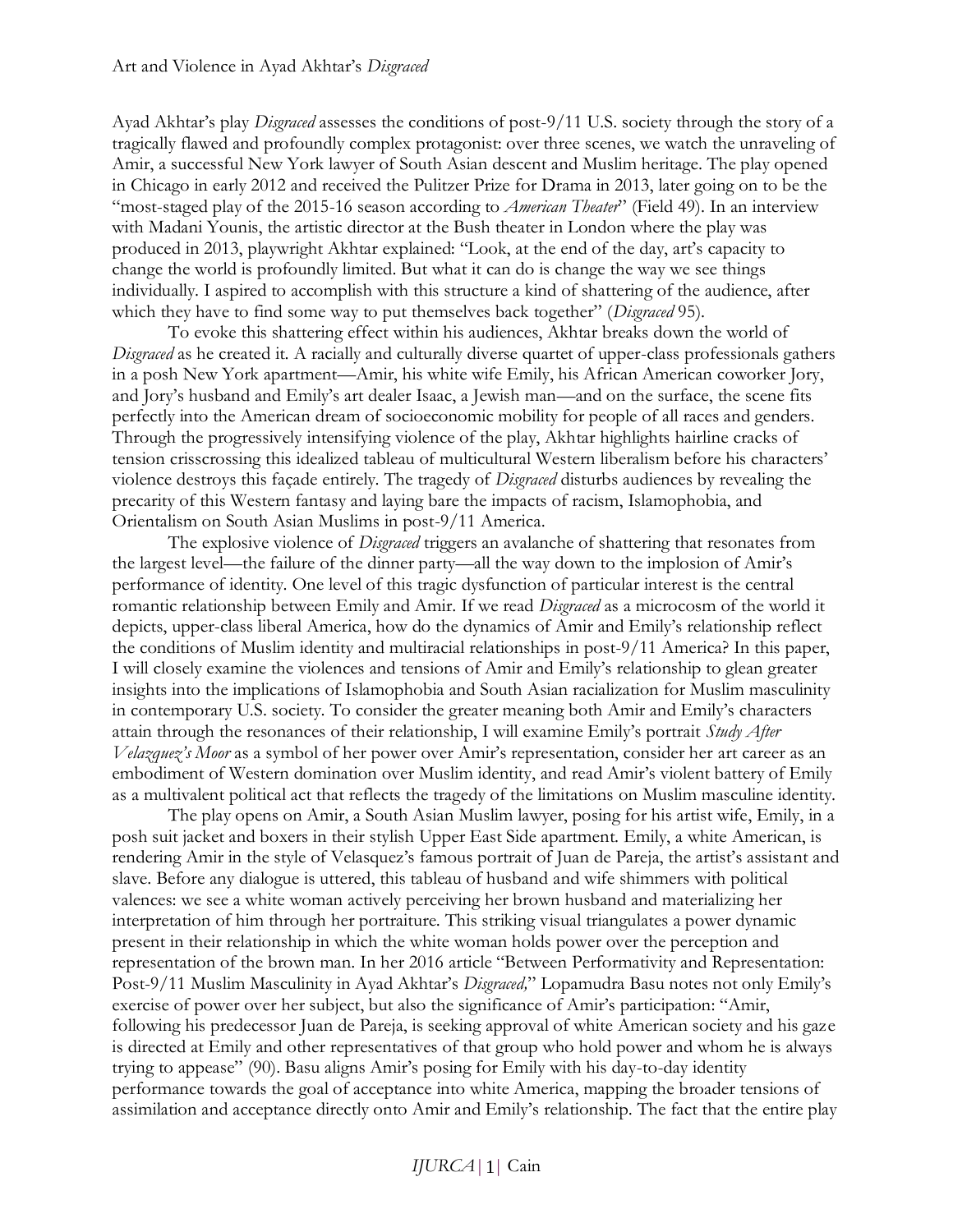takes place within the same apartment becomes significant here. Akhtar takes big, sweeping themes—post-9/11 Islamophobia, racialization of South Asians, and the impetus to be accepted into mainstream American society—and locates them firmly in the domestic sphere, in Amir and Emily's home, in the intimacies of their relationship.

The intimacy of this domestic sphere is highlighted by Amir's half-outfit: his boxers suggest that he is halfheartedly participating or reluctantly entertaining his wife's desire to paint him on what would be an otherwise relaxing morning. The command of his "Italian suit jacket and a crisp, collared shirt" is contrasted by the humility of his underwear, creating a visual juxtaposition of the subject's active performance and an authentic, nonperforming self that is hidden from view (Akhtar 6). This unconventional getup serves a practical purpose—Emily is only rendering Amir from the shoulders-up, so he may remain comfortable and undressed out of the frame—but it also highlights Emily's control over the production of Amir's identity. Emily has dressed and posed Amir in the stylings of elite Western excellence and refracts his identity through the prism of her Orientalist gaze, leaving half of her husband both literally and figuratively out of view. Through this evocative visual setup, Akhtar conveys a complex and nuanced dynamic of Emily and Amir's relationship that resonates through the dialogue to follow.

Emily and Amir's discussion of the portrait in Scene I confirms this reading of their relationship: we learn that Emily was inspired to create the portrait after Amir received a racist comment from a waiter while out to dinner the night before. While Amir is unperturbed by the incident, Emily is fixated on the waiter's misreading of Amir. She says, "A man, a waiter, looking at you . . . Not seeing what you really are" (Akhtar 7). Emily's anger at the man's racist assumptions about Amir is inflamed by the fact that the comment was made by a waiter of lower economic status than herself and her husband. She celebrates Amir's "deftness" in showing the waiter "the gap between what he was assuming and what you really are" (Akhtar 7). Emily's comment cements a binary between the negative stereotype of the South Asian man this waiter was drawing upon and what Amir "really [is]." We can imagine that it was certain aspects of Amir's presentation—signs of his status such as expensive business clothing, the command of a lawyer, his perfect American accent—that challenged the waiter's preconceived notions of South Asian Muslim men and "closed the gap" of the waiter's assumptions as Emily put it (Akhtar 7). Taken alongside the classist subtext of her disdain for the waiter, Emily's perception of who Amir really is seems to hinge upon his ability to demonstrate his successful assimilation into mainstream American society and his elevated socioeconomic status. Basu considers how the trap of reductive identities for Muslim men in post-9/11 America contributes to Amir's tragic unraveling, writing that "[Amir's] entire attempt at defining his ethnic and religious identity has been from the perspective of negating or opposing dominant discursive trends that provide a pretty narrow and limited range of possibility for Islamic identity" (98). This narrow range of possibility for Muslim identity manifests throughout the play, often through Emily's well-meaning, reductive views of who her husband is. Though Emily is selfrighteously offended by the incident of racial profiling, her rationalization of the incident traps Amir's identity in a binary of either fulfilling racist stereotypes or defying them vis-à-vis embodied proof of his successful assimilation—Americanized mannerisms and upper-class panache.

It is in an act of personal defiance, then, that Emily begins her portrait. To redress the racist misperception of her husband, she inscribes her own perception of his identity into being by painting him. Despite her intentions, the impact of Emily's portrait is more harmful than productive, as Alyssa Syahmina Putri argues in her 2019 article "On the Orientalism and Neo-Orientalism in Ayad Akhtar's *Disgraced*: Analysis on the Dynamics of Amir and Emily's Relationship." Putri writes:

Emily attempts to present the "resistance" of Amir's act of mimicry, but ended up highlighting her domination over the representation of Amir's identity. It is proven by the connection she made between her husband and the slave-assistant. She enforces her vision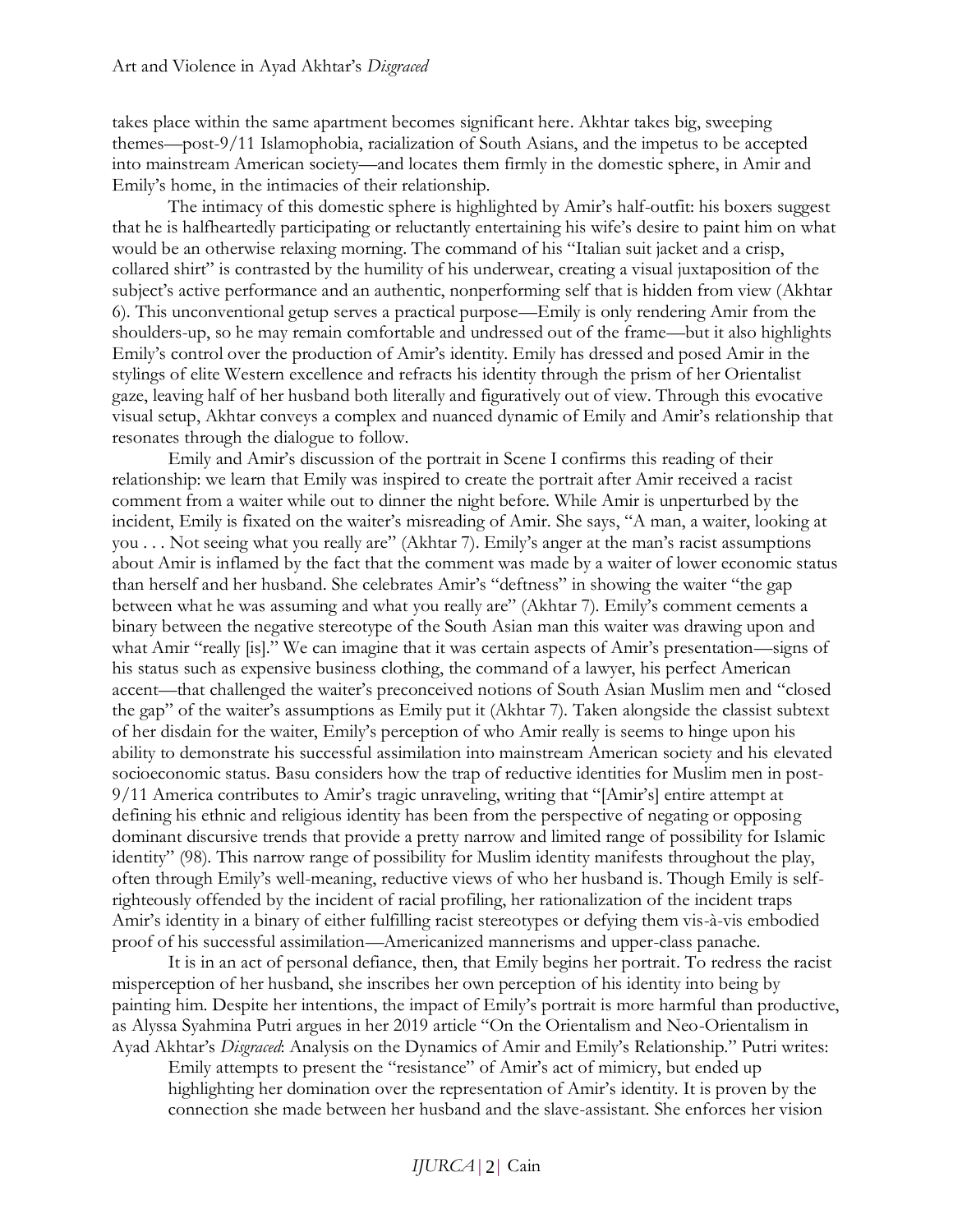of Amir's defiance towards the people who thinks he does not belong without considering the complicated history of his identity development. (286)

Even in her efforts to prove that her husband is *not* out of place in their upper-class American world, Emily's depiction of Amir as a contemporary counterpart of Juan de Pareja highlights his fundamental otherness and celebrates his acts of "mimicry," which refers to "an act of imitating the colonizer by the colonized which makes them seem alike and different at the same time" (Putri 285). Since Amir cannot efface his race, he tries to defy racial stereotypes and earn full acceptance into mainstream American society by performing whiteness in his dress, presentation, and adamant rejection of Islam (which ironically prompts constant criticism from the two white characters in the play, Emily and Isaac). Putri argues that the painting acts as a catalyst revealing Amir and Emily's different "positions of enunciation" regarding his identity as a brown man in post-9/11 New York City, and that Emily's "choice of inspiration—[the] center of Amir's disapproval—emphasizes her ignorance and naivety" (286). Emily unwittingly blurs colonial histories and fails to account for how the portrait may impact Amir's emotions or sense of selfhood. Though she seeks to redress the harm done to him, Amir's approval doesn't seem to be her primary goal. As theater critic Charles McNulty writes, "Emily is blind to the complicated politics of her own privileged acts of cultural appropriation."

Emily's character comes to embody these flaws to the extreme given her vocation as an artist. Her affection for Islamic art traditions is presented as both central to her character's sense of identity and pivotal for her commercial artistic success. Emily's paintings are celebrated for her embrace of Islamic art traditions, and she believes that her work challenges Eurocentrism in the classical canon that has sidelined and undervalued Islamic contributions: "It's time we woke up. Time to stop paying lip service to Islam and Islamic art. We draw on the Greeks, the Romans…but Islam is a part of who we are, too," she says (Akhtar 32). Isaac, her art dealer, chides that she will be accused of Orientalism— "You've even got the brown husband," he says—to which Emily replies, "Yeah, well, we've all gotten way too wrapped up in the optics. The way we talk about things. We've forgotten to look at things the way they really are" (Akhtar 31). Emily's rationale embodies white saviorism, defined as "the emotionally-driven, short-sighted impulse of white Americans to solve the problem of people of colour instantly without assessing the root cause of it and therefore failing to acknowledge the autonomy of the people who are actually experiencing it" (Putri 284). Emily insists that her whiteness is irrelevant and assumes the individual responsibility of elevating Islamic art without interrogating the reasons why it is undervalued in Western art tradition to begin with. Putri writes that "by taking the task to 'elevate' the Islamic art tradition, Emily has taken away the agency of the people who are actually living that tradition, and she has done it to satisfy her own need to help them" (288). She is both profiting off of Islamic art traditions and actively taking up space where Muslim artists may otherwise have the opportunity to control their own representation. Though Emily is the most vocal advocate for Islam throughout the play, it is ultimately her non-Muslim status that propels her art to critical acclaim: as Nalini Iyer points out in her essay "Rewriting the American Narrative of Muslim Men: Ayad Akhtar's depiction of Race, Gender, and Masculinity," the irony of Emily's advocacy is that "Muslims and their culture are palatable and marketable in the West when mediated by white artists, scholars, and their art dealers." Emily's good intentions are eclipsed by her lack of self-awareness, and she comes to represent not only the "quintessential Orientalist scholar" but the liberal-minded American elite who can only appreciate Islam in carefully-mediated abstraction (Iyer). Iyer writes, "Islam only exists as artistic representation in liberal, elite Manhattan which shrinks from the material conditions of Muslim lives."

Emily's art career and portrait of Amir thus come to symbolize hegemonic Western domination over Muslim identity and representation, embodied onstage by Orientalist art filtered through a Western perspective and a white wife shaping the identity of her brown husband. Akhtar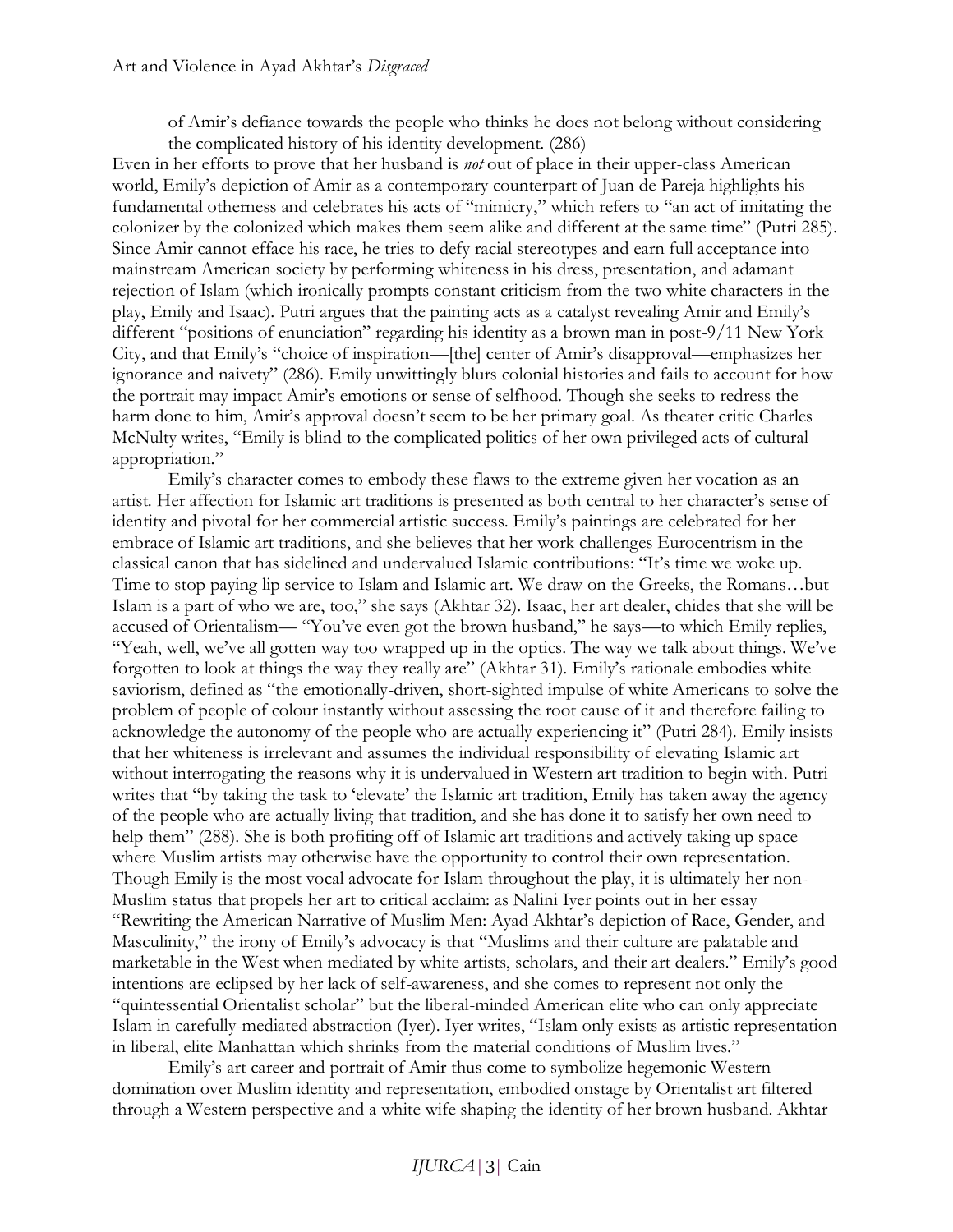stokes the tension in Amir and Emily's relationship as the play progresses: Emily determinedly convinces Amir to defend a local imam jailed under suspicion of raising money for extremist groups, asserting that he is "one of his own people" despite Amir's protest (Akhtar 21). Amir relents, and when an article in the *New York Times* misrepresents him as one of the imam's attorneys and jeopardizes a long-awaited partnership at his law firm, Emily is ignorant to the politics and precarity of Amir's positionality as a Muslim man. These tensions only continue to escalate when Isaac and Jory join them to celebrate Emily's gallery installation over dinner. Antagonism simmers before boiling over at the revelations that Jory was offered the law firm partnership over Amir and that Emily and Isaac had a sexual affair. The building climax of the play is violent in both words and actions: Amir spits on Isaac's face, to which Isaac replies, "there's a reason they call you people animals" (Akhtar 73). Jory calls Amir duplicitous, and Amir yells the N word. The violence culminates when Amir turns his rage upon Emily after she confesses to the affair, battering her and leaving her face bloodied. The scene dramatically escalates the tensions of Amir and Emily's relationship into a new and harrowing register.

Amir's violent outburst complicates his relationship with Emily significantly. Despite his explicit and adamant condemnation of Muslim men hitting their wives, he tragically fulfills the Islamophobic stereotype of the violent Muslim man. In her 2017 article "'The Question Remains… Of Your Place': Challenging Reductive Identities in Ayad Akhtar's *Disgraced*," Robin Field argues that Akhtar deliberately engages "certain stereotypes about Islam and Muslim men in order to interrogate essentialized notions of identity" (50). Akhtar invokes this insidious stereotype about Muslim men to test it, Field writes, and includes narrative factors that challenge definitive endorsement of any stereotypes. Indeed, the violence of Scene III temporarily transforms both Amir's and Emily's characters into stereotypical archetypes: Amir becomes aligned with the violent, misogynist Muslim man and Emily becomes the vulnerable white woman victimized by a brown man. This marks a reversal of the power dynamic in the relationship when Emily exercised control over Amir's identity and representation. The psychological violence Emily commits against Amir throughout the preceding scenes—unintentional but violent nonetheless—threatens to be obscured completely by the abhorrence of Amir's physical violence against her. The challenge, Field argues, is to reject these enactments of harmful stereotypes as definitive representations of who these characters are and to interrogate these ideological archetypes rather than accepting them. Rohini Chaki writes in his 2016 dissertation, "The violence – in words and action – depicted in the play is tied to a political history that chronicles the cultural violence induced by global capital, the trauma of displaced postcolonial identities, the gendered violence of religion, and the violence that is a response to a long and storied history of persecution"(194-195). Understanding the violence of *Disgraced* as an emblem of larger histories of oppression and persecution allows us to consider Amir and Emily as agents of violence in a conflict bigger than their relationship.

Though it is difficult to get past the brutal violence inflicted upon Emily, it is impossible to ignore the political implications of Amir's outburst. As Chaki writes, "There is the obvious political valence of a colored man unleashing his pent-up anger and resentment upon the figure of the white woman, and there is even more obviously the critique that it is exactly this trope that has appeared in numerous works of art and literature as part of the colonizing mission" (192). Akhtar invokes not only stereotypes about Muslim men but more general racializing stereotypes about brown and black men hallmark to colonial literatures. These stereotypes have been used throughout history both to demonize colonized men in order to maintain colonial and racial hierarchies and to excise the guilts and anxieties of male colonizers. In *Black Skin, White Masks*, Frantz Fanon addresses multiracial relationships in the postcolonial context directly, arguing that for the Black man, whiteness can be achieved through romantic and sexual relations with white women. He writes, "who but a white woman can do this for me? By loving me she proves that I am worthy of white love. I am loved like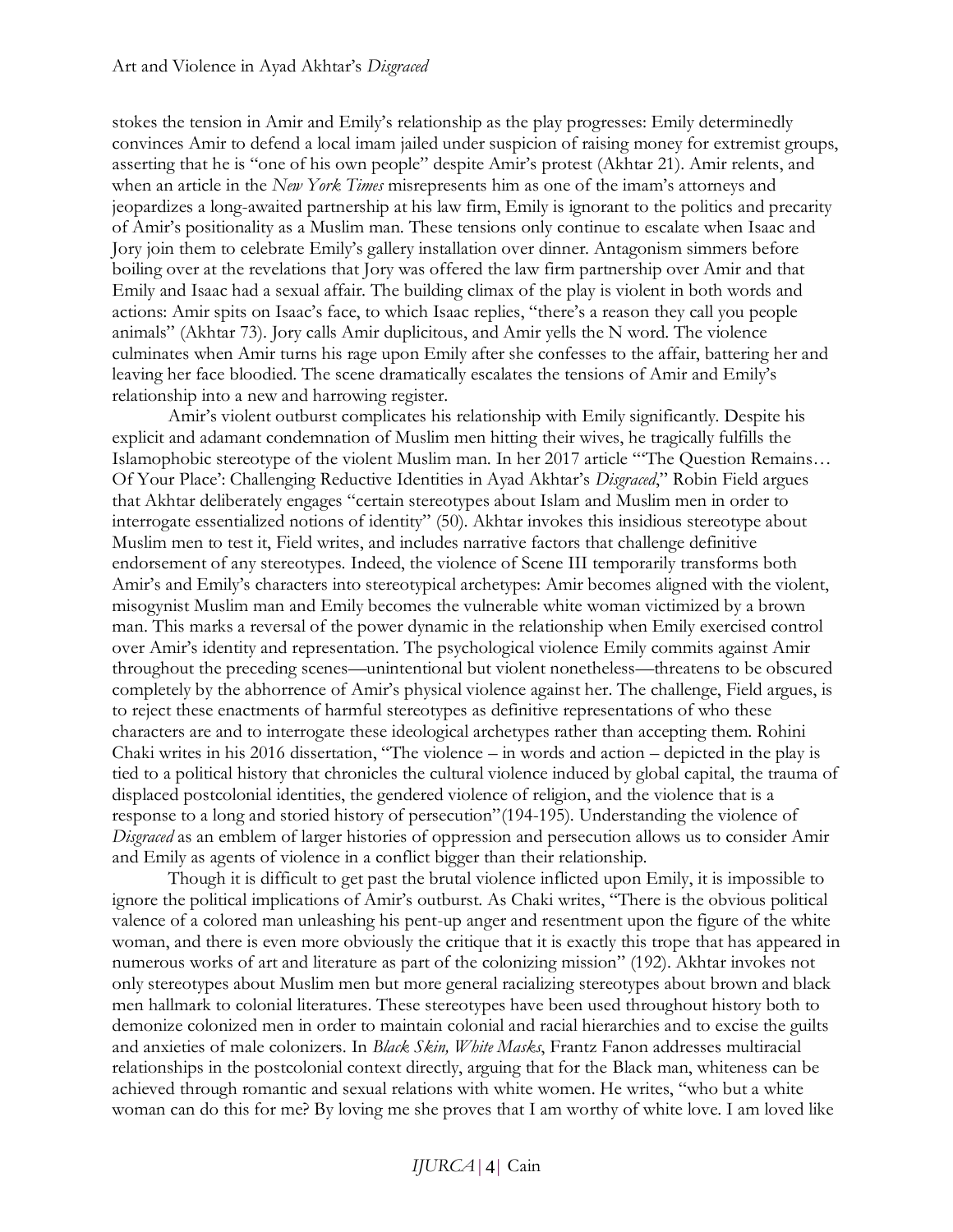a white man… I marry white culture, white beauty, white whiteness" (63). Fanon considers multiracial relationships as a catalyst for the colonized subject's sense of self, as the means to efface Blackness and their own internalized color prejudice. Cast under this light, Amir's love for Emily becomes intimately tangled with his efforts to assimilate and become accepted into mainstream American society—is his affection for Emily influenced by his desire to efface his race and become white in the only way he can? The play offers no definitive answers, but the sorrow of Amir and Emily's final goodbye in Scene IV reflects the loss of authentic connection. As McNulty writes, "Characters often fulfill stereotypes, but they also undermine them. Nobody can be summed up by demographic data alone." Even as Akhtar invokes Islamophobic and colonial stereotypes about Muslim and non-white men in relationship with white women, Amir remains a dynamic character that undermines the very stereotypes he falls into with his complexity.

The "political valences" of Amir's violent outburst offer another site of contradictory and complicated identity formation. Chaki writes, "Given personal and political history, it is perhaps worth considering whether Amir's abuse of Emily—horrifying, in every sense condemnable—is violence in and of itself, or a counter-violence to perceived institutional violence wrought upon the Muslim body" (195). Amir's retaliation against institutional violence wrought upon him throughout the play may indeed be warranted—the loss of his job is dubiously connected to his perceived "duplicity" as a Muslim and he has been denied the agency to define himself in an Islamophobic and racializing society. Presented with narrow and binary opportunities for his Muslim identity, Amir is restricted to two options: to defy Islamophobic stereotypes about Muslim men completely or to fulfill them. Amir actively effaces his Muslim identity at every turn in the play, even going so far to change his name and espouse Islamophobic beliefs. The tragedy of Amir's violence against Emily is twofold because it confirms that Amir cannot escape this confining, looming threat of fulfilling a stereotype, at least in the world of *Disgraced*. In Emily's portrait he is successful but marked as an other, and in his violent outburst he becomes more than an abusive husband but tragically fulfills a despicable, racialized stereotype. At his worst and at his best, his representation is refracted through the expectations mainstream American society has of him as a South Asian Muslim man. In his conversation with Younis, Akhtar describes this trap of reductive identities:

The play begins with a Western consciousness representing a Muslim subject. The play ends with the Muslim subject observing the fruits of that representation. In between the two points lies a journey, and that journey has to do with the ways in which we Muslims are still beholden on an ontological level to the ways in which the West is seeing us. And what the play might be suggesting is we are still stuck there. And that being stuck there, this is what we are living in and with, and these are our options. So the play ends with Amir finally confronting that image. (96)

Reading Amir's battery of Emily as a retaliation against the violence he has suffered allows us to appreciate his struggle for agency over his own representation, but the fact that these abuses are mapped on to the body of his wife complicates any definitive interpretation of his outburst as a defiance towards justice. Amir remains stuck within an authoritative, narrow Western perception.

The shattering of Amir and Emily's relationship is a result of forces larger than their marriage that permeate into it and sow discontentment and dysfunction. Akhtar locates the fraught histories of colonialism, post-9/11 Islamophobia, and racialization in a relationship as a microcosm for the possibilities of identity and love for Muslims in modern America. Both Amir and Emily are complex characters with glaring flaws, but it is clear in scene I that they have no intention to hurt one another at the outset. Emily's domination over Amir's identity and representation and Amir's violent assault of her body posit the compounding effect of societal tensions directly into the domestic sphere, into the intimate connection of a romantic relationship. Akhtar maps the conditions of post-9/11 America onto this relationship to locate these tensions in the most intimate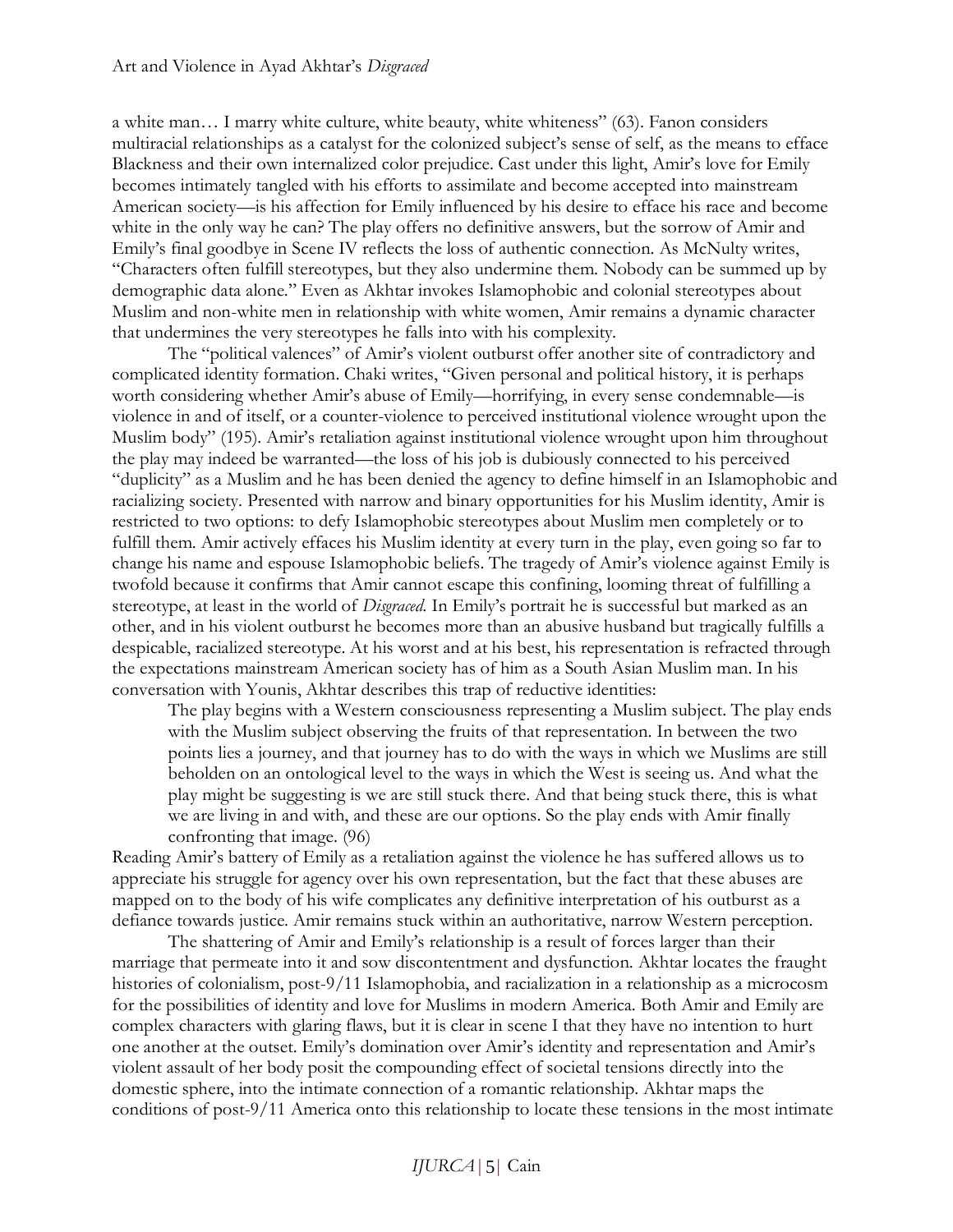setting and to convey to his audience the ways these abstractions permeate the home and the personal. Fanon writes of multiracial relationships, "it is our problem to ascertain to what extent authentic love will remain unattainable before one has purged oneself of that feeling of inferiority" (71). Emily and Amir's tragic dysfunction begs this very question: is authentic love attainable for them as the weight of oppressive histories and political power dynamics defines the architecture of their relationship and casts them in a cycle of violence? By presenting complex issues of identity, representation, and the Western imagination of Islam after 9/11 as conflicts playing out within a marriage, Akhtar conveys the harmful manifestations and implications of these problems in everyday American life. As Basu writes, "The play does not provide a vision or path out of the cycle of retributive violence but in exposing the underlying disorder of American society, it is promoting a critical consciousness in its audience" (100). The power play demonstrated in Emily and Amir's relationship reveals the ways this "underlying disorder" permeates the personal and disrupts genuine connection and love. The shattering effect of *Disgraced* invites audiences to put themselves back together with a more critical awareness of how oppressive ideologies seep through all levels of American life and create hairline cracks in what we love—and to then interrogate them.